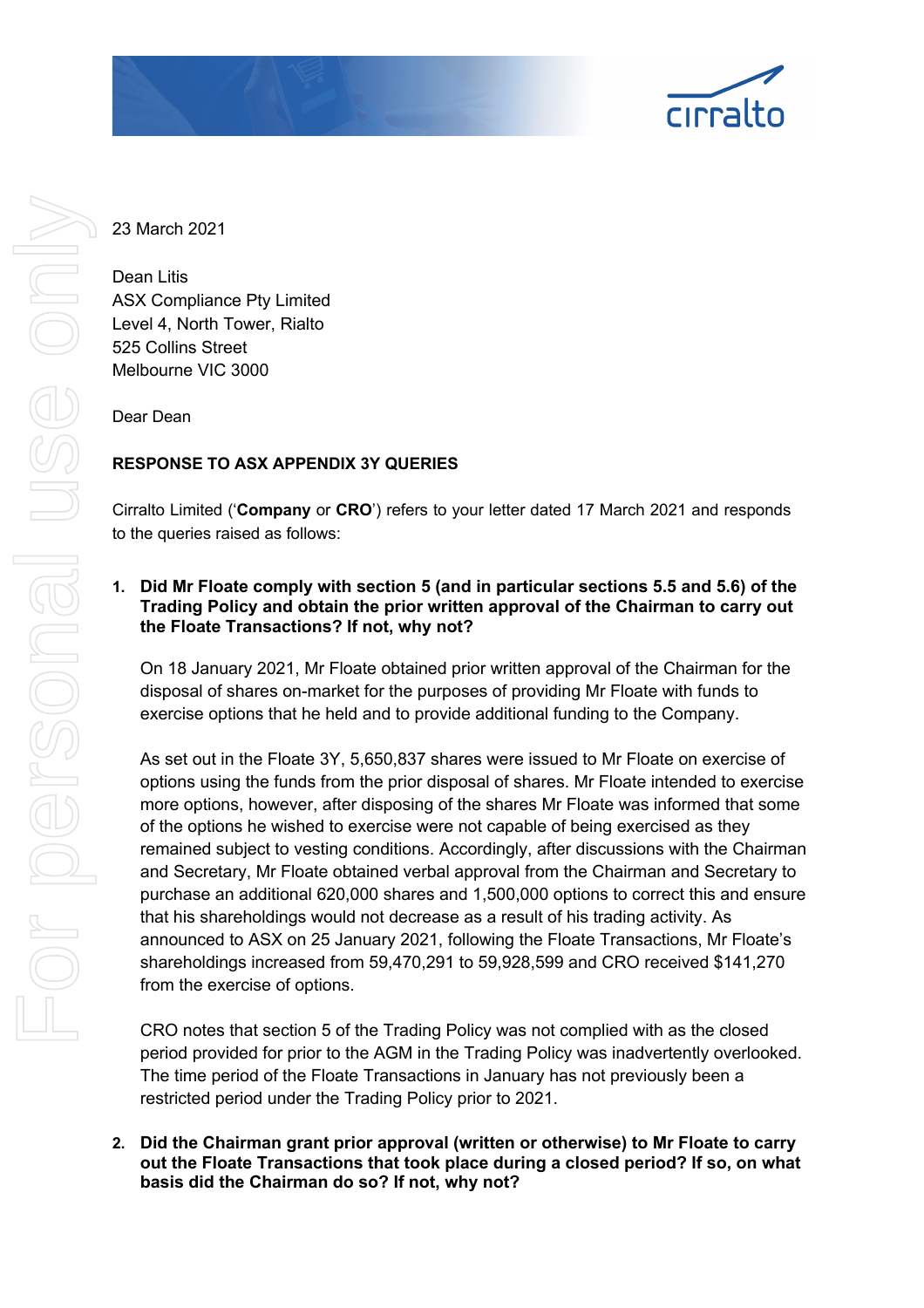

As set out above, Mr Floate obtained prior approval to carry out the Floate Transactions and such approval was granted on the basis set out above. However, due to an administrative oversight, Mr Floate was advised that he was able to proceed with the Floate Transactions despite CRO being in a closed period.

# **3. Please explain why the Floate 3Y disclosed that the Floate Transactions did not occur during a closed period.**

This was an unintentional error as the Secretary was not aware that the Floate Transaction occurred during a closed period.

## **4. On what date and for what time period did the CRO Board provide written clearance to Mr Richards to carry out the Richards Transaction?**

The CRO Board granted Mr Richards approval to carry out the Richard Transaction at a Board meeting held on 27 January 2021 (as set out in the minutes for that Board meeting). Mr Richards advised the Board of his intention to dispose of shares on market for the purpose of funding the exercise of options held by Mr Richards which were due to expire on 3 May 2021.

It was discussed by the Board that CRO's ability to issue shares to Mr. Richards on exercise of these options would be limited to periods where CRO issued a cleansing prospectus (as CRO is precluded from issuing a simple cleansing notice for the purpose of removing secondary trading restrictions). Therefore, any exercise window for these options in the future would be limited and would require CRO to incur costs associated with preparing and lodging a cleansing prospectus. For these reasons, the Board approved the Richards Transaction, the time period was not specifically noted in writing in the Board minutes, the Richards Transaction was approved based on the understanding that the next cleansing prospectus would be lodged in February (a closed period) and the Richards Transaction would occur on or around the date of cleansing prospectus lodgement (so that any shares issued on exercise of options would be cleansed).

# **5. On what basis did the CRO Board grant approval to Mr Richards to carry out the Richards Transaction?**

The CRO Board granted approval for Mr Richards to carry out the Richards Transaction on the basis set out in the response provided to question 4 above. The Board considered that the Richards Transaction was an exceptional circumstance and that Mr Richards could carry out the Richards Transaction despite CRO being in a closed period during February 2021.

CRO notes ASX Guidance Note 27 which states "ASX considers it acceptable for a trading policy to include a "catch-all" discretionary power for a senior officer of the entity to determine that there are exceptional circumstances that warrant the granting of approval to a KMP to trade during a prohibited period". Section 5.5 of the Trading Policy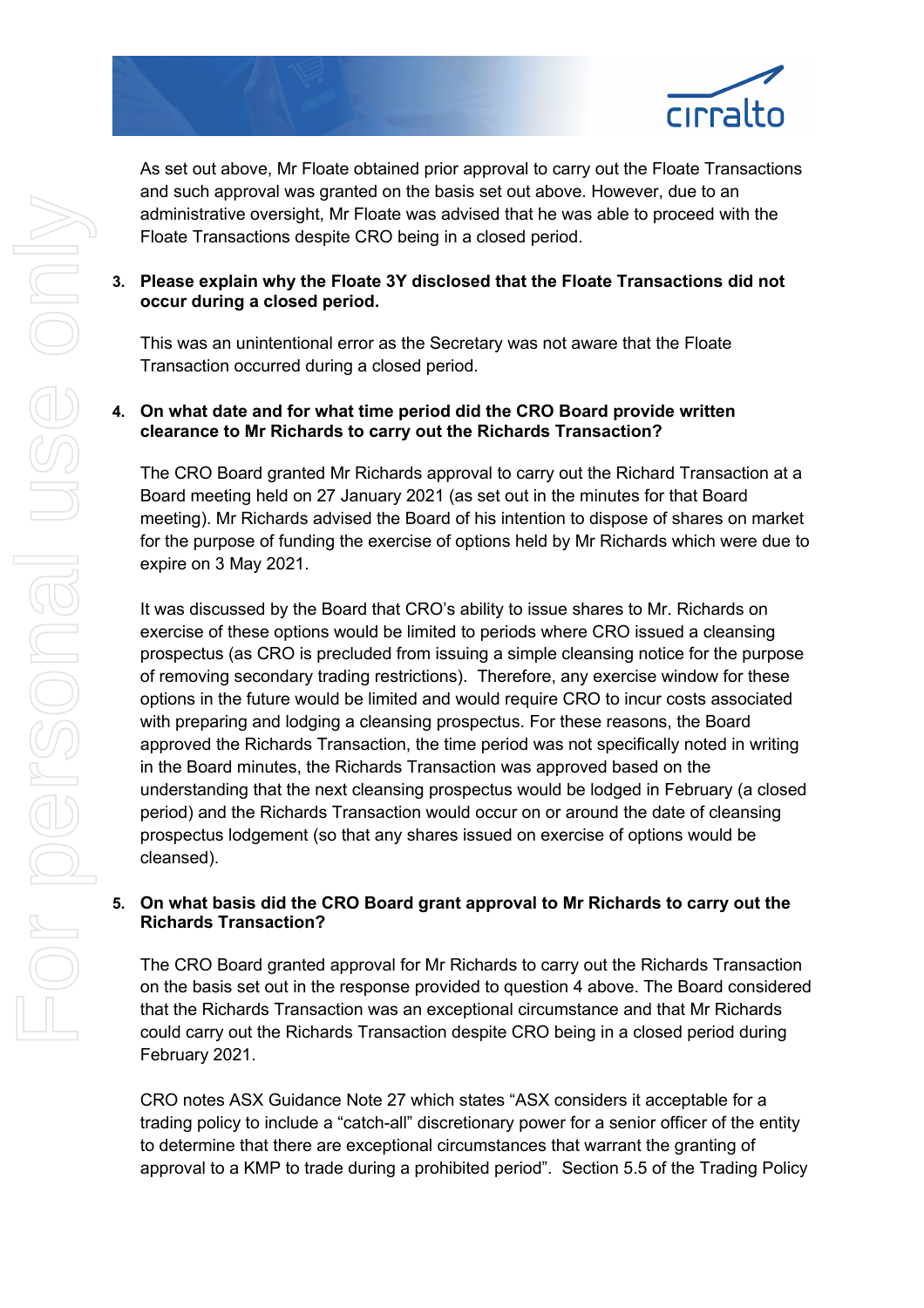

provides for such discretionary powers as approved and determined by the Chairman (or in the case of the Chairman, the Board). CRO also notes the exception set out in section 7 of the Trading Policy applied, which permits the acquisition of shares on conversion of securities giving a right of conversion to ordinary shares during a closed period.

**6. What disciplinary or remedial action is the Board of CRO proposing to take in relation to the apparent breaches of the Trading Policy?** 

CRO will undertake additional training in relation to the Trading Policy.

The Board also intends to undertake a review of the Trading Policy and consider what additional steps and processes can be implemented to ensure that trading occurs in strict compliance with the Trading Policy. It is the intention of the CRO Board to incorporate a "request for clearance to trade" form as an annexure to the Trading Policy which must be approved by the Board, Managing Director or Chairman (as applicable) and will include:

- (a) details of the securities proposed to be traded;
- (b) the reason for the request;
- (c) confirmation that that the Trading Policy has been read and understood;
- (d) confirmation that the proposed trade does not breach the Trading Policy; and
- (e) the time period that the approval (if granted) applies.

## **7. Please detail the arrangements that CRO has in place with its directors to ensure that it is able to meet its disclosure obligations under Listing Rule 3.19A.**

CRO has in place a procedure whereby any intended change in Directors' interest and transactions in CRO's securities by the Directors are notified to the Chairman and Company Secretary prior to the change occurring and again immediately following the change, to ensure that CRO is able to meet its disclosure obligations under listing rule 3.19A. Further, at Board meetings, Directors are reminded of their obligations regarding disclosure when dealing in CRO's securities and also must declare any change in interest at Board Meetings.

The inclusion of a "request for clearance to trade" form in the Trading Policy will also assist CRO with monitoring trading in CRO's securities by its Directors and to ensure that non permitted trades do not occur during closed period and required information is clearly detailed in writing.

**8. If the current arrangements in relation to the Trading Policy and/or CRO's disclosure obligations under Listing Rule 3.19A are inadequate or not being enforced, what additional steps does CRO intend to take to ensure compliance with the Trading Policy?** 

Refer to the response provided to question 6 above. Additional steps CRO proposes to undertake to ensure compliance include circulating reminders to Directors and management by email of the start and finish dates of closed periods, and circulating a Board calendar which specifies all the closed periods.

## **9. Please confirm that CRO is complying with the Listing Rules and, in particular, Listing Rule 3.1.**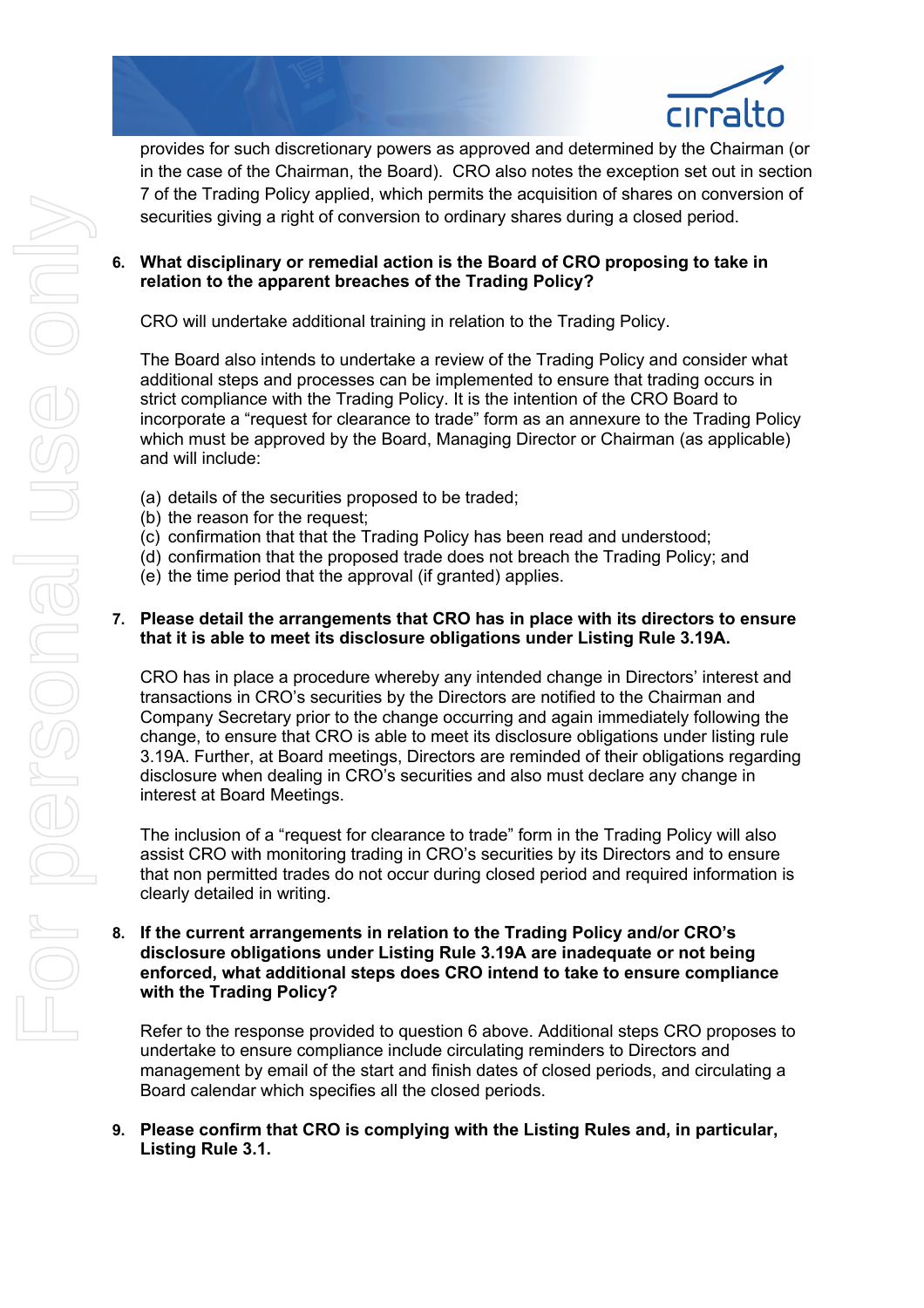

CRO confirms that it is complying with the Listing Rules and, in particular, Listing Rule 3.1.

**10. Please confirm that CRO's responses to the questions above have been authorised and approved under its published continuous disclosure policy or otherwise by its board or an officer of CRO with delegated authority from the board to respond to ASX on disclosure matters.** 

Confirmed. The above responses have been authorised and approved by the Board of Directors.

Yours sincerely

Justyn Stedwell Company Secretary On behalf of the Board of Directors Cirralto Limited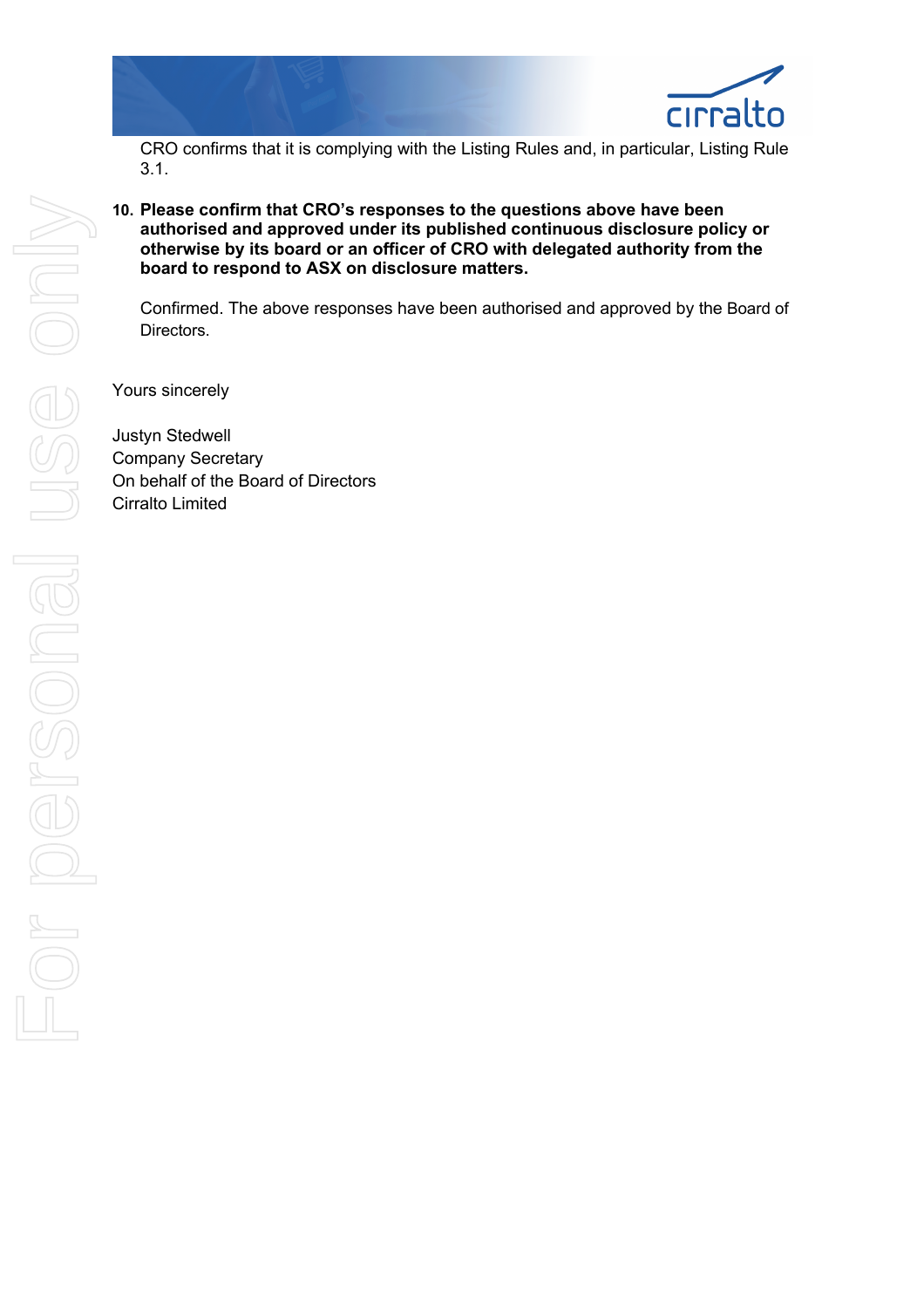Company Secretary Cirralto Limited Suite 103, Level 1 2 Queen Street Melbourne VIC 3000

17 March 2021

By email

Dear Mr Stedwell

## **Cirralto Limited ('CRO'): Queries regarding trading during closed periods (Appendix 3Y x 2)**

ASX Limited ('ASX') refers to the following:

- A. The Change of Director's Interest Notice lodged on behalf of CRO's Managing Director, Mr Adrian Floate, and released on the ASX Market Announcements Platform ('MAP') on 25 January 2021 ('Floate 3Y') which disclosed:
	- i) The acquisition of 5,650,837 CRO ordinary shares pursuant to the exercise of CRO listed options.
	- ii) The following transactions by Mr Floate:
		- the on-market acquisition of 620,000 CRO ordinary shares for \$0.065 per share;
		- the off-market acquisition of 1,500,000 CRO listed options (with an exercise price of \$0.025 expiring 28 July 2023) for \$0.045 per option;
		- the on-market disposal of 2,562,529 CRO ordinary shares for \$0.072 per share; and
		- the on-market disposal of 3,250,000 CRO ordinary shares for \$0.073 per share,

in the period between 18 and 25 January 2021 (together, the 'Floate Transactions').

- iii) That the Floate Transactions did not occur during a closed period (Part 3 of the Floate 3Y) and, in turn, did not require prior written clearance to allow them to proceed.
- B. The Change of Director's Interest Notice lodged on behalf of CRO's Chairman, Mr Peter Richards, and released on MAP on 1 March 2021 ('Richards 3Y') which disclosed, among other transactions:
	- i) the on-market disposal of 3,000,000 CRO ordinary shares by Mr Richards in the period between 22 and 26 February 2021 at \$0.125 per share ('Richards Transaction');
	- ii) that the Richards Transaction occurred during a closed period (Part 3 of the Richards 3Y); and
	- iii) that prior written clearance was provided to allow the Richards Transaction to proceed during the closed period and that this written clearance was provided on 27 January 2020 (sic).
- C. CRO's securities trading policy available on CRO's website<sup>[1](#page-4-0)</sup> (the 'Trading Policy') which states, among other things, the following (emphasis added):

<span id="page-4-0"></span> <sup>1</sup> See: https://static1.squarespace.com/static/5876b68d725e25a566fa7ad2/t/5af8de1903ce64f8a7906b27/1526259232037/Cirralto+Ltd+- +Securities+Trading+Policy+updated.pdf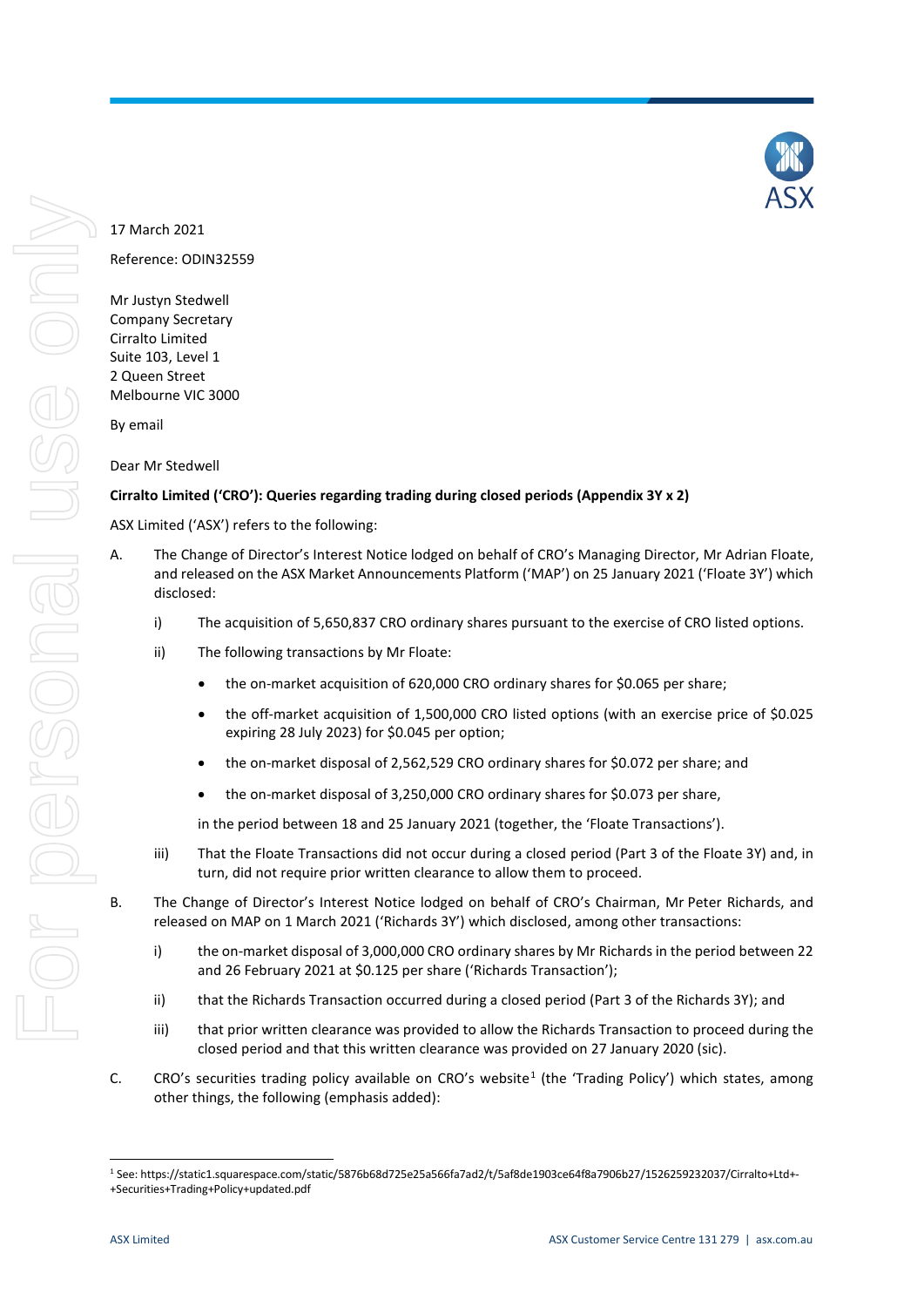*…*

- *'5.2 Directors, officers and employees should never communicate any Inside Information to any other person, including family members and associates. In addition, directors, officers and employees are prohibited from trading in the Company's shares during:* 
	- *5.2.1 each period of 30 days immediately prior to the intended date upon which the Company releases its annual financial statements to the ASX;*
	- *5.2.2 each period of 30 days immediately prior to the intended date upon which the Company releases its half year financial statements to the ASX;*
	- *5.2.3 each period of 30 days immediately prior to the intended date upon which the Company holds its annual general meeting; and*
	- *5.2.4 each period of 24 hours immediately after the date upon which the Company issues a price‐ sensitive ASX announcement.*
- *5.3 No director, officer or employee may deal in Company shares at any time for short‐term gain, including buying and selling Company shares in a 3 month period, without the written approval of the Chairman or, in the case of the Chairman, the Managing Director.*
- *5.4 In order to ensure compliance with this Policy, all officers and employees must discuss any proposed dealing with (and obtain written approval from) the Company Secretary or a director prior to trading Company shares at any time.*
- *5.5 An officer or employee who is not in possession of Inside Information may be given clearance by the Chairman (in the case of the Chairman all of the other members of the Board) to sell or otherwise dispose of Company securities during a prohibited trading period in the following circumstances:*
	- *a) where that officer or employee faces financial hardship, to be approved and determined by the Board;*
	- *b) where the person is required to sell their securities by court order, court enforceable undertaking or other requirement by law; or*
	- *c) where such other exceptional circumstances exist as approved and determined by the Chairman (or in the case of the Chairman, the Board).*

*To obtain clearance for trading in the above circumstances, the officer or employee in question must submit an application in writing to the Chairman (or in the case of the Chairman, an application in writing to the Board), setting out reasons for requesting the approval and including supporting documentation. Any exemption, if granted, will be in writing and is to contain a specified time period during which the trading of the securities can be made.* 

- *5.6 A director and the Company Secretary must discuss the proposed dealing with (and obtain written approval from) the Chairman prior to trading Company shares at any time.*
- *5.7 The Chairman must discuss the proposed dealing with (and obtain written approval from) the Managing Director prior to trading Company shares at any time.*

### *7. TRADING EXCLUDED FROM THE RESTRICTIONS OF THIS POLICY*

*Trading by the Company's officers and employees in the following circumstances is excluded from the restrictions in this Policy: …'*

D. Guidance Note 22: *Director Disclosure of Interests and Transactions in Securities – Obligation of Listed Entities* which was published to assist listed entities with their obligations under Listing Rules 3.19A and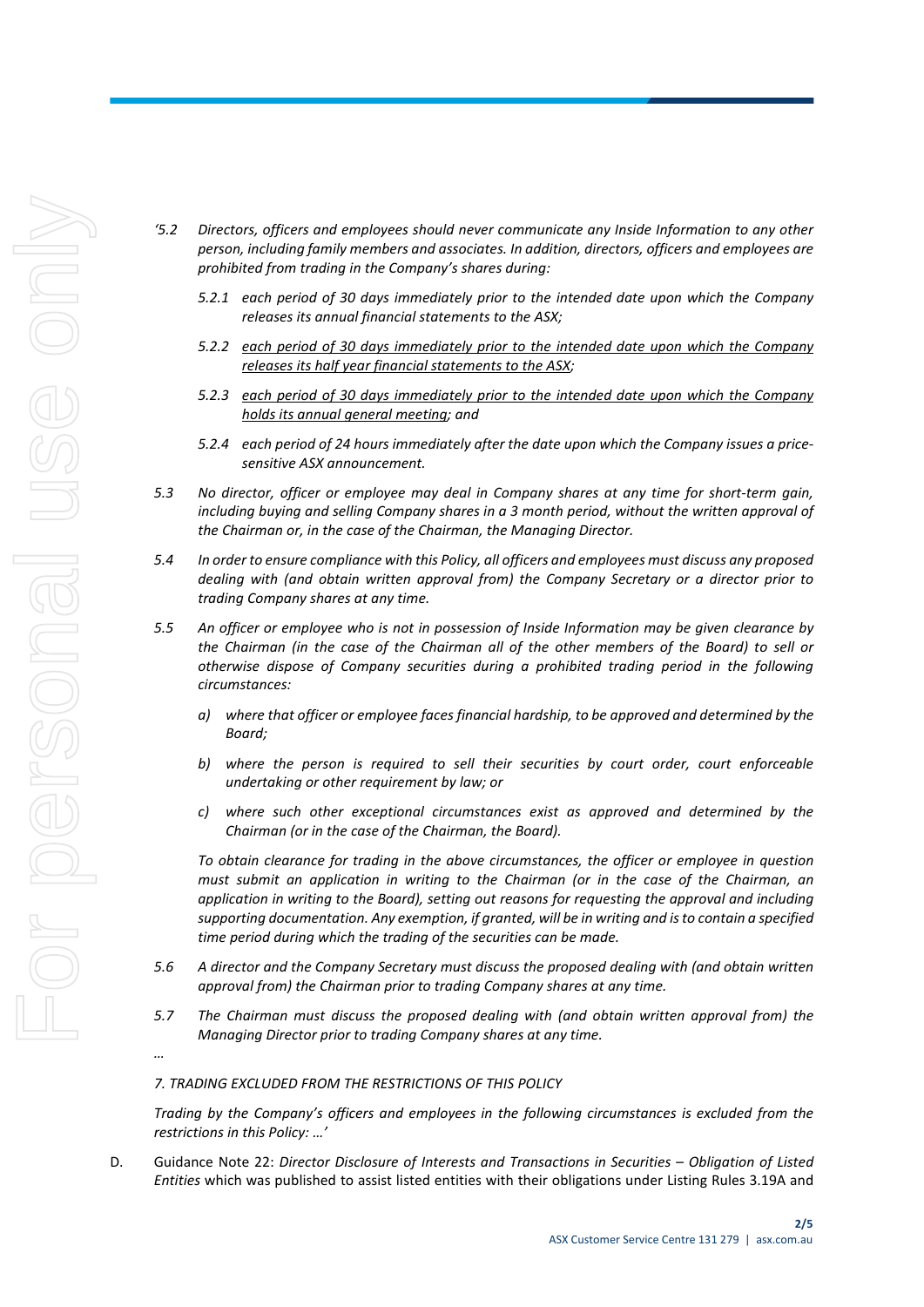3.19B and to give an overview of ASX policy in relation to disclosure of directors' interests and transactions in securities, and Guidance Note 27: *Trading Policies* which was published to assist listed entities to comply with their obligations under Listing Rules 12.9-12.12 regarding trading policies.

- E. CRO's annual general meeting which was held on 28 January 2021.
- F. CRO's financial statements for the half year ended 31 December 2020 which were released on MAP on 26 February 2021.

### ASX notes that:

- Contrary to the answer to Part 3 of the Floate 3Y, the Floate Transactions appear to have occurred during a 'closed period' under section 5.2.3 of the Trading Policy.
- The exceptions to dealing during a prohibited trading period referred to in section 7 of the Trading Policy do not appear to have applied to the Floate Transactions.
- The Richards 3Y disclosed that the Richards Transaction took place during a closed period in breach of section 5.2.2 of the Trading Policy.
- The exceptions to dealing during a prohibited period referred to in section 7 of the Trading Policy do not appear to have applied to the Richards Transaction.

### **Questions and Request for information**

Having regard to the above, and pursuant to Listing Rule 18.7, ASX asks CRO to respond separately to each of the following questions.

- 1. Did Mr Floate comply with section 5 (and in particular sections 5.5 and 5.6) of the Trading Policy and obtain the prior written approval of the Chairman to carry out the Floate Transactions? If not, why not?
- 2. Did the Chairman grant prior approval (written or otherwise) to Mr Floate to carry out the Floate Transactions that took place during a closed period? If so, on what basis did the Chairman do so? If not, why not?

Please also provide a copy of the relevant trading application and approval documents (not for release to the market).

- 3. Please explain why the Floate 3Y disclosed that the Floate Transactions did not occur during a closed period.
- 4. On what date and for what time period did the CRO Board provide written clearance to Mr Richards to carry out the Richards Transaction?
- 5. On what basis did the CRO Board grant approval to Mr Richards to carry out the Richards Transaction?

Please also provide a copy of the relevant trading application and approval documents (not for release to the market).

- 6. What disciplinary or remedial action is the Board of CRO proposing to take in relation to the apparent breaches of the Trading Policy?
- 7. Please detail the arrangements that CRO has in place with its directors to ensure that it is able to meet its disclosure obligations under Listing Rule 3.19A.
- 8. If the current arrangements in relation to the Trading Policy and/or CRO's disclosure obligations under Listing Rule 3.19A are inadequate or not being enforced, what additional steps does CRO intend to take to ensure compliance with the Trading Policy?
- 9. Please confirm that CRO is complying with the Listing Rules and, in particular, Listing Rule 3.1.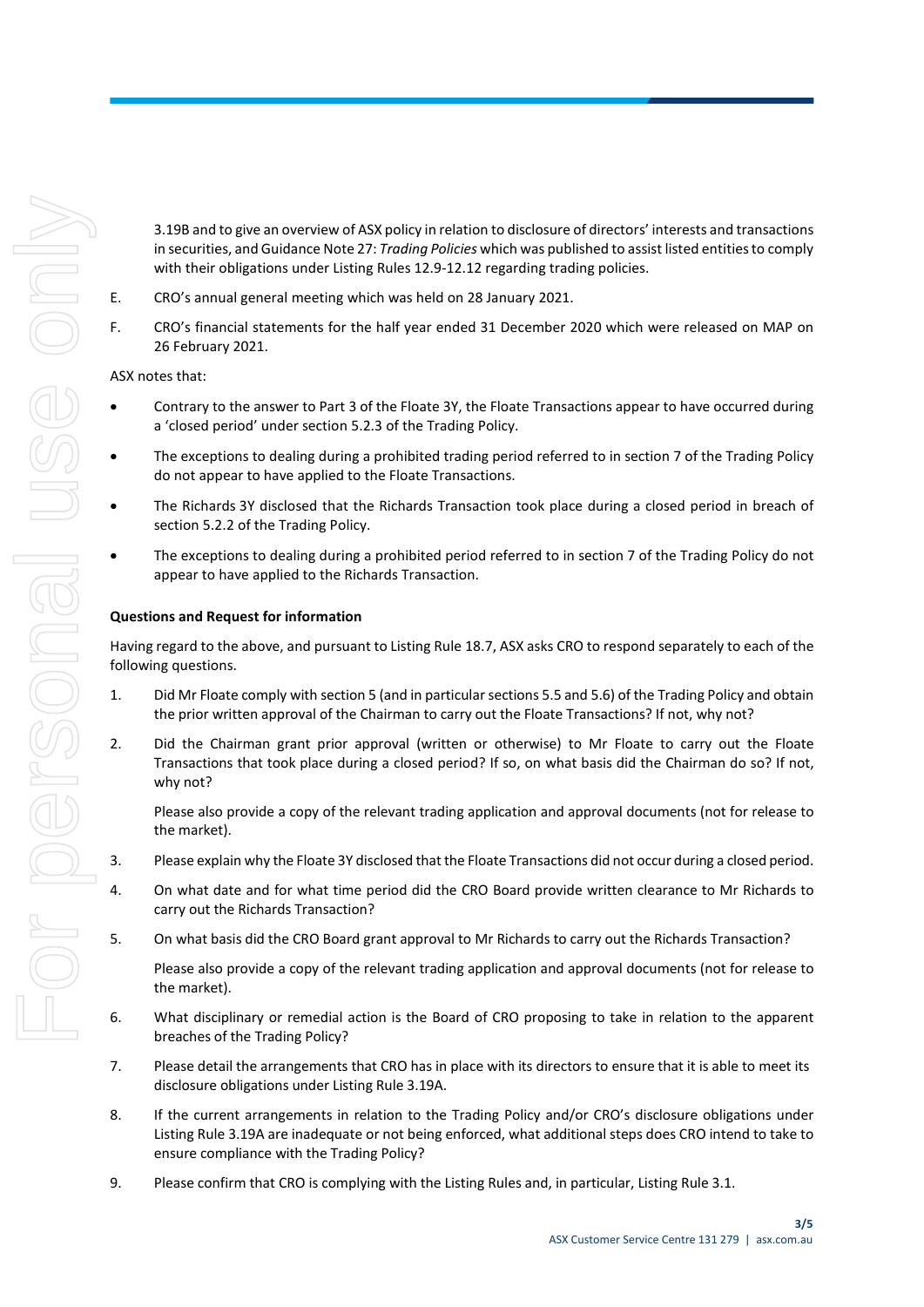10. Please confirm that CRO's responses to the questions above have been authorised and approved under its published continuous disclosure policy or otherwise by its board or an officer of CRO with delegated authority from the board to respond to ASX on disclosure matters.

#### **When and where to send your response**

This request is made under Listing Rule 18.7. Your response is required as soon as reasonably possible and, in any event, by no later than **9.00am AEDT** on **Tuesday, 23 March 2021**. You should note that if the information requested by this letter is information required to be given to ASX under Listing Rule 3.1 and it does not fall within the exceptions mentioned in Listing Rule 3.1A, CRO's obligation is to disclose the information 'immediately'. This may require the information to be disclosed before the deadline set out in the previous paragraph and may require CRO to request a trading halt immediately.

Your response should be sent to me by e-mail. It should not be sent directly to the ASX Market Announcements Office. This is to allow me to review your response to confirm that it is in a form appropriate for release to the market, before it is published on the ASX Market Announcements Platform.

#### **Trading halt**

If you are unable to respond to this letter by the time specified above, you should discuss with us whether it is appropriate to request a trading halt in CRO's securities under Listing Rule 17.1. If you wish a trading halt, you must tell us:

- the reasons for the trading halt;
- how long you want the trading halt to last;
- the event you expect to happen that will end the trading halt;
- that you are not aware of any reason why the trading halt should not be granted; and
- any other information necessary to inform the market about the trading halt, or that we ask for.

We require the request for a trading halt to be in writing. The trading halt cannot extend past the commencement of normal trading on the second day after the day on which it is granted. You can find further information about trading halts in Guidance Note 16 *Trading Halts & Voluntary Suspensions*.

#### **Suspension**

If you are unable to respond to this letter by the time specified above, ASX will likely suspend trading in CRO's securities under Listing Rule 17.3.

#### **Listing Rules 3.1 and 3.1A**

In responding to this letter, you should have regard to CRO's obligations under Listing Rules 3.1 and 3.1A and also to Guidance Note 8 *Continuous Disclosure*: Listing Rules 3.1 – 3.1B. It should be noted that CRO's obligation to disclose information under Listing Rule 3.1 is not confined to, nor is it necessarily satisfied by, answering the questions set out in this letter.

#### **Release of correspondence between ASX and entity**

We reserve the right to release a copy of this letter, your reply and any other related correspondence between us to the market under listing rule 18.7A.